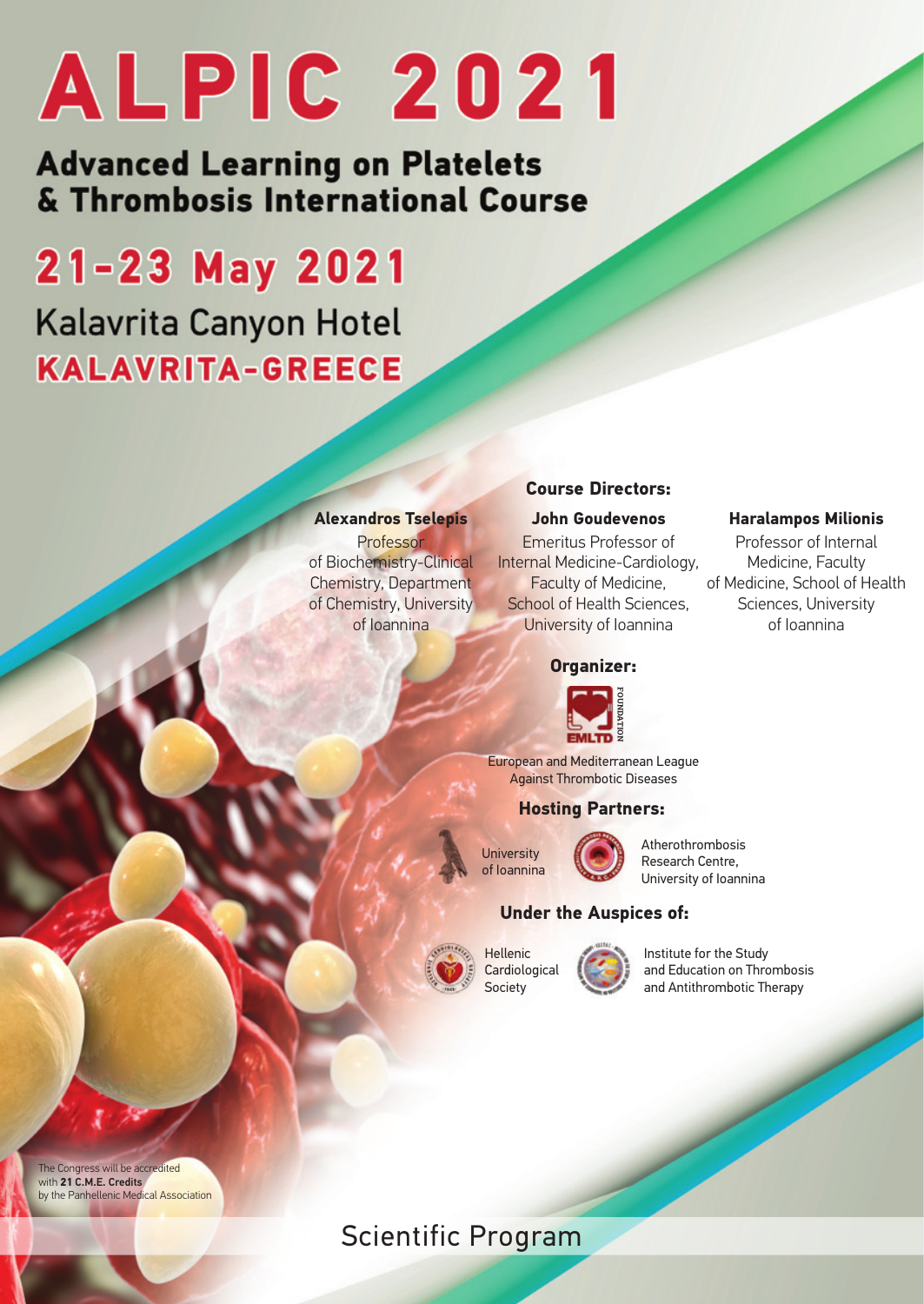## WELCOME MESSAGE

## *Dear Colleagues,*

We are pleased to welcome you to **ALPIC 2021** (Advanced Learning on Platelets & Thrombosis International Course), the  $11<sup>th</sup>$  international scientific event on Platelets and Thrombosis, taking place this year in **Kalavrita**, Peloponnese, Greece, at Kalavrita Canyon Hotel, on **21-23 May, 2021**. ALPIC 2021 is organized by the European and Mediterranean League against Thrombotic Diseases (EMLTD), having as Course Directors Professors A. Tselepis, I. Goudevenos and H. Milionis. The Course aims to serve as a knowledge transfer forum for scientists in the current aspects of Platelet and Thrombosis research, ranging from the basic science to the clinical practice. The scientific program is designed to highlight the rapid development and ongoing evolution on the mechanisms underlying Thrombosis and Haemostasis along with discussion regarding all current advances in Antiplatelet and Anticoagulant therapy. We are proud that ALPIC has gain worldwide warm acceptance and recognition for its scientific merit and we do hope that ALPIC 2021 will further strengthen the European and Mediterranean network for Thrombosis in both basic research and clinical practice. ALPIC 2021 is organized with the contribution of our hosting partners, the Atherothrombosis Research Centre of the University of Ioannina and the Institute for the Study and Education on Thrombosis and Antithrombotic Therapy, which will give us the opportunity to bring together scientists and experts having a wide spectrum of disciplines, who will share current knowledge on various aspects of Thrombosis. The course local organizing committee consisted of University Professors with different specialties has created an attractive and comprehensive scientific programme with care and appreciation for attendees' scientific and personal enjoyment. An internationally recognized panel of invited speakers will present state of the art lectures and will create an excellent opportunity for all participants to stimulate an extended and very constructive discussion both inside and outside the lecture hall.

The dreamy setting with picturesque squares, stone-paved streets and cute little houses of Kalavrita will welcome ALPIC 2021. Kalavrita is a town, a province and a municipality in the East Central part of the prefecture of Achaia. The historic town of Kalavrita, one of the most exciting destination of Peloponnese, will add to the scientific quality of the presentations, making this event a remarkable one for all participants. The Organizers will spare no efforts to ensure that ALPIC 2021 will be an exciting and enriching experience for all participants. We welcome you and we wish you all enjoy ALPIC 2021 in the picturesque landscape offered by Kalavrita and its mountainous landscape.

With our best regards,

The ALPIC 2021 Course Directors **Prof. Alexandros Tselepis Prof. Ioannis Goudevenos Prof. Haralampos Milionis**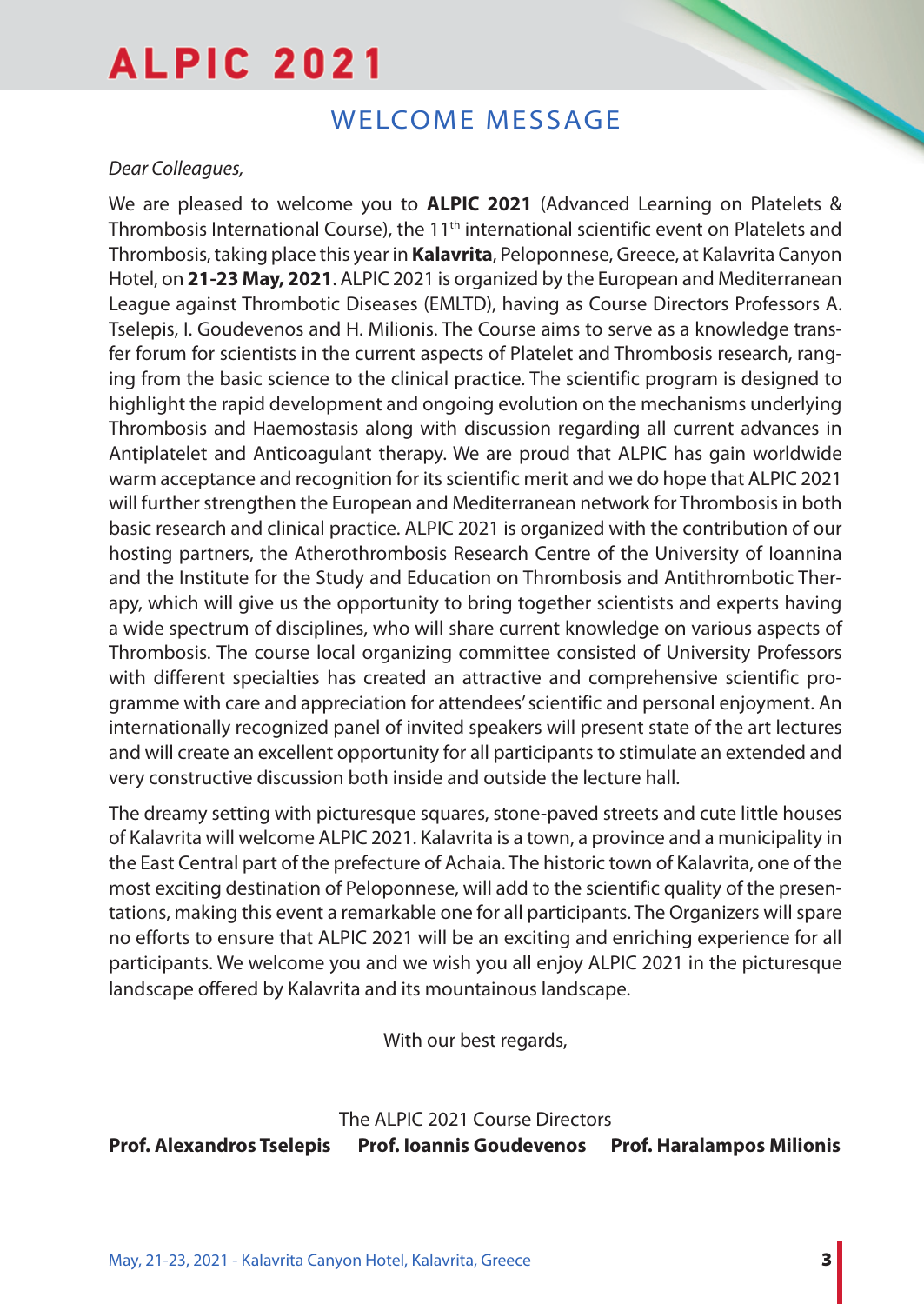## ALPIC ORGANIZERS

## n**Organizer:**



European and Mediterranean League Against Thrombotic Diseases

## ■ Hosting Partners



University of Ioannina



Atherothrombosis Research Centre, University of Ioannina

## $\blacksquare$  Under the auspices of:



Hellenic Cardiological Society



Institute for the Study and Education on Thrombosis and Antithrombotic Therapy

## **■ Course Directors:**

## **Alexandros Tselepis John Goudevenos Haralampos Milionis**

Professor of Biochemistry Emeritus Professor Professor of Internal - Clinical Chemistry of Cardiology, and Medicine, Department of Chemistry, Faculty of Medicine, Faculty of Medicine, University of Ioannina School of Health Sciences School of Health Sciences,

University of Ioannina, University of Ioannina

## **Here's why! See you in Kalavrita for what promises to be a most exciting congress!**

The scientific program is focused on realistic views of controversial issues in thrombosis and antithrombotic therapy. Sessions include a combination of Keynote lectures, Clinical Seminars Plenary Sessions, Debates, Meet the Experts Sessions presented by a faculty of internationally renowned leaders.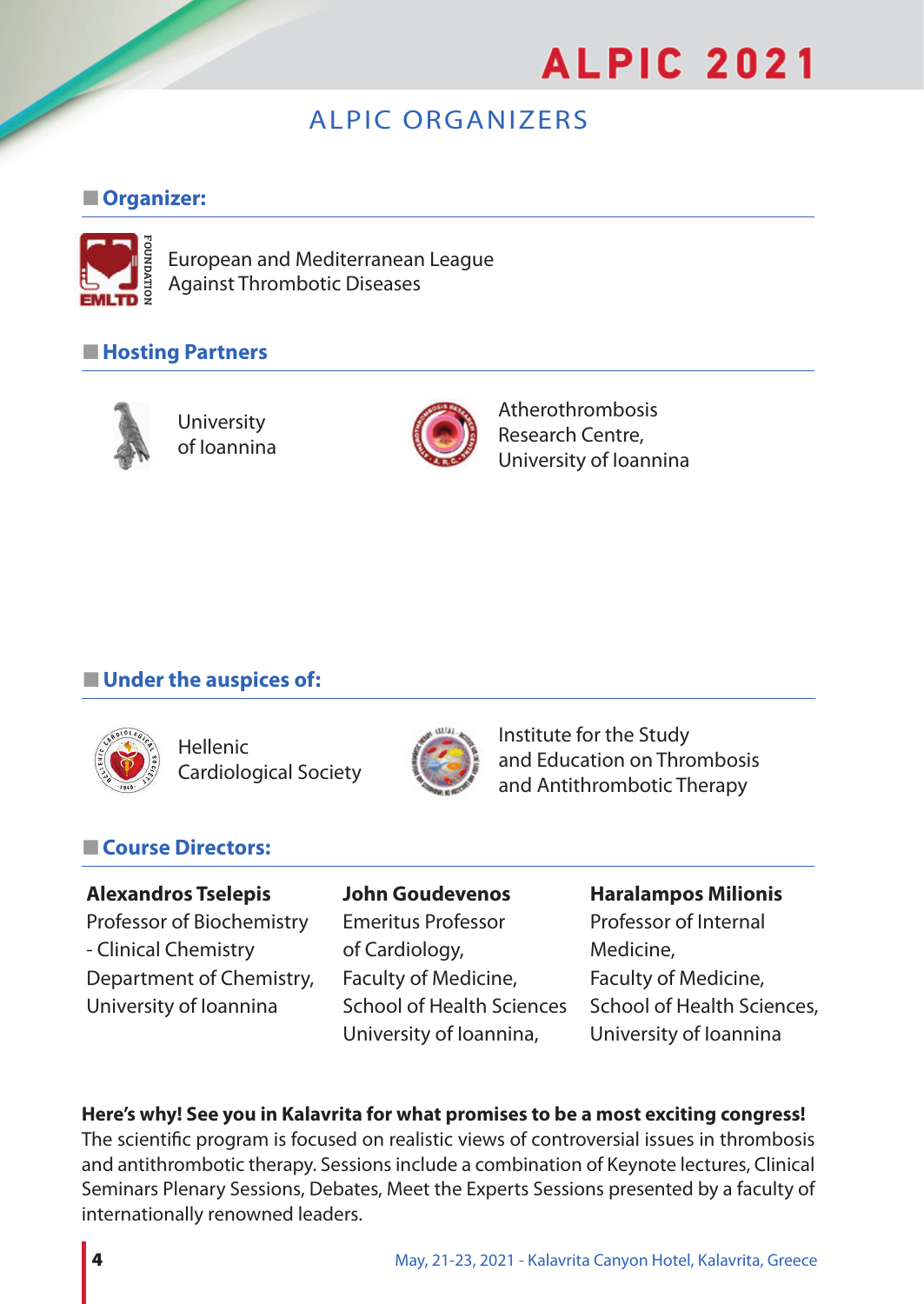## SCIENTIFIC PROGRAMME

## **Friday, May 21st, 2021**

## 11.00 **Registrations**

## 11.40-13.00 **The Most Impactful Antithrombotic Trials in 2020-2021**

*Chair:* George **Hahalis**

RIVER Michail **Botis**

Dubius, POPular AGE John **Goudevenos**

POPular CABG Theodora **Bampali**

VOYAGE - PAD Nana **Petroula**

DIRECT - MT Dimitrios **Nikas**

COMPARE CRASH Dimitrios **Alexopoulos**

FOXTROT Alexandros **Tselepis**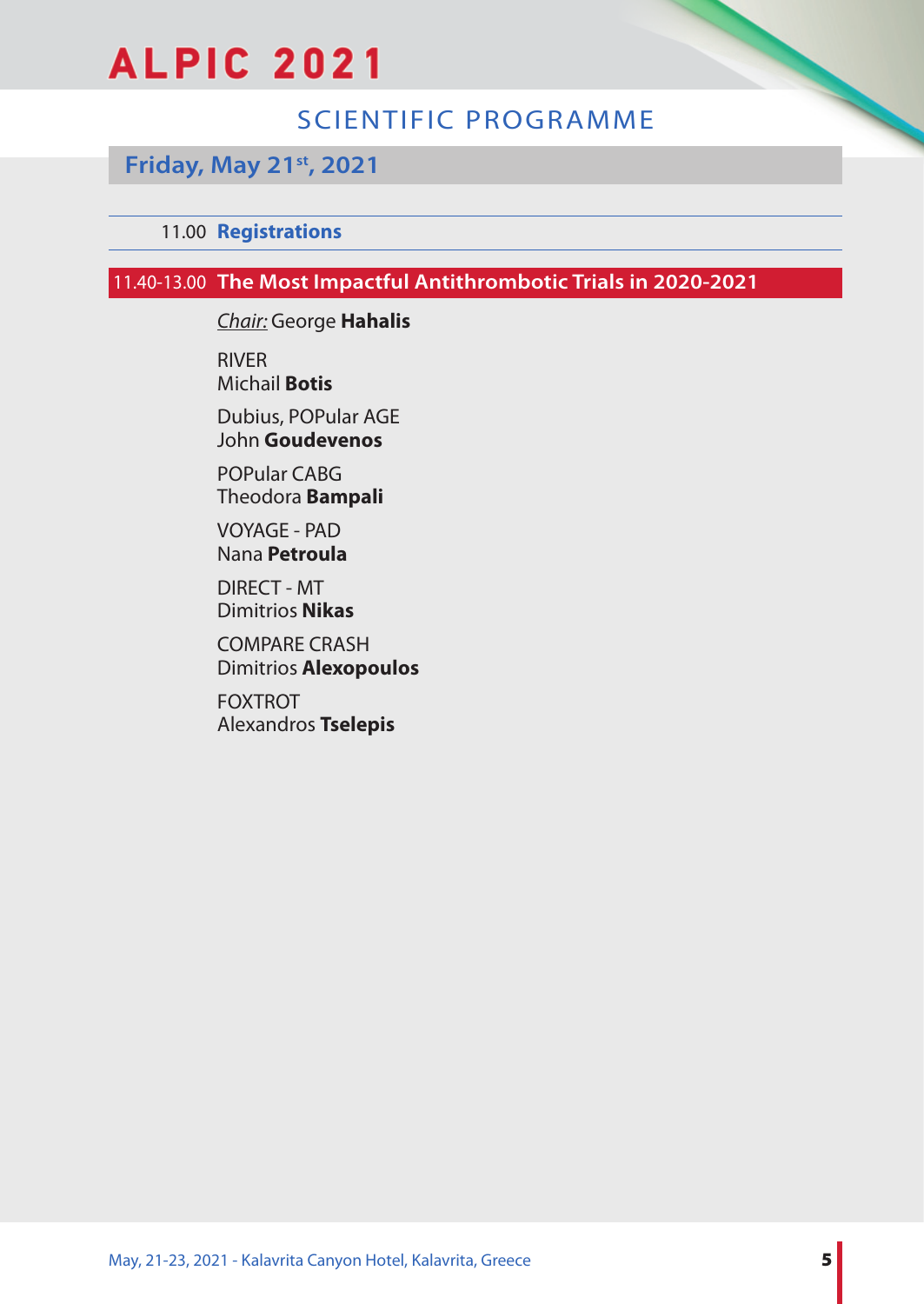## SCIENTIFIC PROGRAMME

## **Friday, May 21st, 2021**

## 13.00-14.30 **Clinical Seminar:**

**Uncertainties and challenges in anticoagulation therapy**

*Moderators:* John **Goudevenos**, Haralampos **Milionis**

#### *Discussants:* Vasileios **Primikiris**, Theodora **Bampali** Vasileios **Bellos**

A patient with renal insufficiency - What is the optimal anticoagulation? Dimitrios **Vlahakos**

Subclinical atrial fibrillation is detected in a patient - When to anticoagulate? Konstantinos **Zekios**

Anticoagulant Reversal Agents: Who, What, When, and How? Christos **Katsouras**

Cardiac Surgery in the COVID-19 Era Dimitrios **Iliopoulos**

Choice of anticoagulant therapy in coexisting clinical diseases. Α clinical case of a 75 year old woman Konstantinos **Vemmos**

## 14.30-15.30 **Coffee Break**

### 15.30-17.00 **Indications, contraindications, and precautions with the use of DOACs**

*Chairs:* Georgios **Kochiadakis**, Georgios **Tsivgoulis**

*Discussants:* Georgios **Kalambokis**, Dimitrios **Nikolopoulos,**  Sotirios **Mitsiadis**

Use of DOACs in Patients with AF and Valvular Heart Lesions Dimitrios **Richter**

DOACs in adults with congenital heart disease Eugenia **Tsagalidou**

Anticoagulation and Stroke Prevention for AF: Stroke Prophylaxis in Complicated Cases Odysseas **Kargiotis**

End-Stage Renal Disease and Haemodialysis. Antiplatelets - **Anticoagulants** Konstantinos **Siontis (USA)**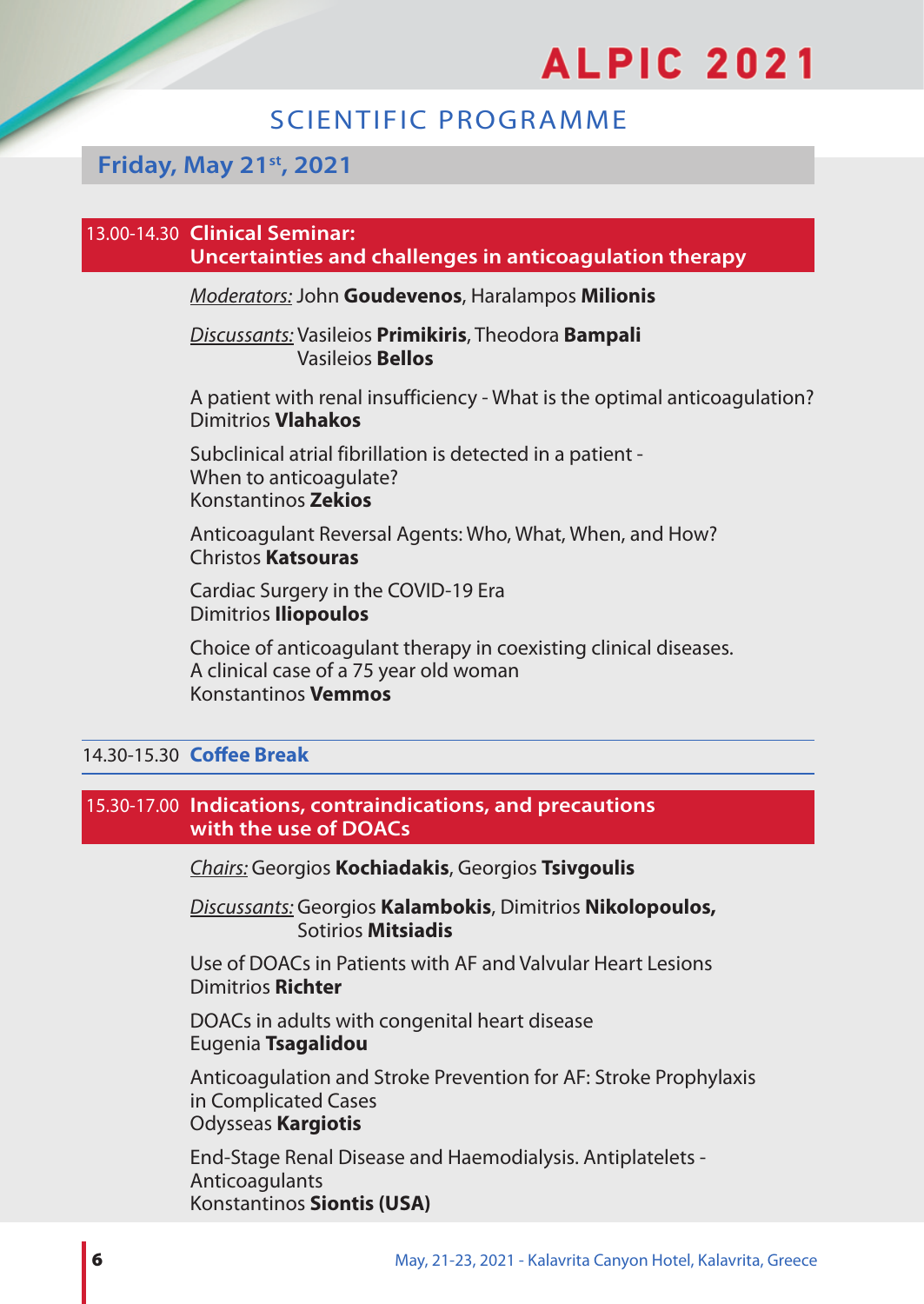## SCIENTIFIC PROGRAMME

## **Friday, May 21st, 2021**

## 17.00-17.30 **Break**

## 17.30-19.00 **Meet the Experts. Stroke management: specific issues**

#### *Chairs:* Georgios **Tsivgoulis,** Sotirios **Giannopoulos**

Intravenous Thrombolysis for acute ischemic stroke: ESO recommendations Georgios **Tsivgoulis**

How to Manage a Patient after Thrombolysis and Mechanical Thrombectomy Panagiotis **Mitsias**

The uncertainty of timing of anticoagulation initiation after cardioembolic Stroke Sotirios **Giannopoulos**

Restarting stroke prevention treatment in intracranial hemorrhage survivors John **Ellul**

## 19.00-20.00 **Plenary Session. COVID-19 coagulopathy: What we know and how to treat**

*Chairs:* Alex **Spyropoulos (USA)**, Alexandros **Tselepis**

*Discussant:* Katerina **Panteli**

The unique characteristics of COVID-19 coagulopathy Efrosyni **Nomikou**

Coagulation Tests in COVID-19 patients: When to perform -risk stratification Vasiliki **Danilatou**

Management of coagulopathy in COVID-19 patients. Recent advances Elias **Kiriakou**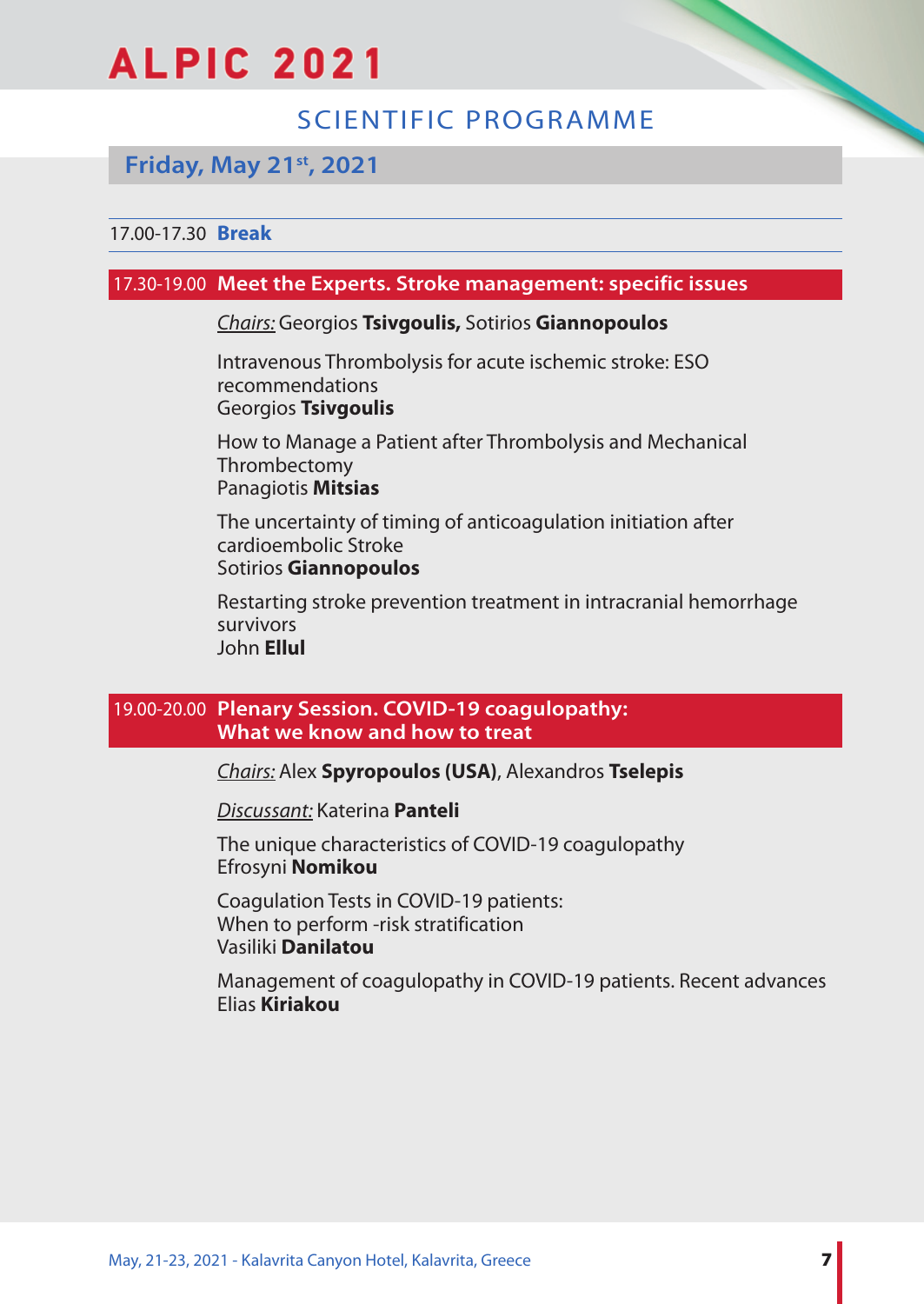## SCIENTIFIC PROGRAMME

## **Friday, May 21st, 2021**

#### 20.00-20.20 **Keynote Lecture**

#### *Chair:* Kostas **Toutouzas**

Virtual management of thrombosis and anticoagulation: the way of the future? James **Douketis (Canada)**

## 20.20-20.45 **Official Opening of ALPIC 2020**

*Chairs:* Alexandros **Tselepis**, John **Goudevenos**, Haralampos **Milionis**

Vice Rector of the University of Ioannina Minas **Paschopoulos**

President of the EMLTD Society Alexandros **Tselepis**

President of the Hellenic Society of Cardiology John **Kanakakis**

Vice President of the Institute for the Study and Education on Thrombosis and Antithrombotic Therapy Miltiadis **Matsagkas**

Mayor of Kalavrita Athanasios **Papadopoulos**

Respected Metropolitan of Kalavrita **Ieronimos**

## 20.45-21.10 **Opening Lecture**

*Chair:* Alexandros **Tselepis**

The Psychological and Social Impact of the Quarantine in COVID-19 Pandemic Thanos **Askitis**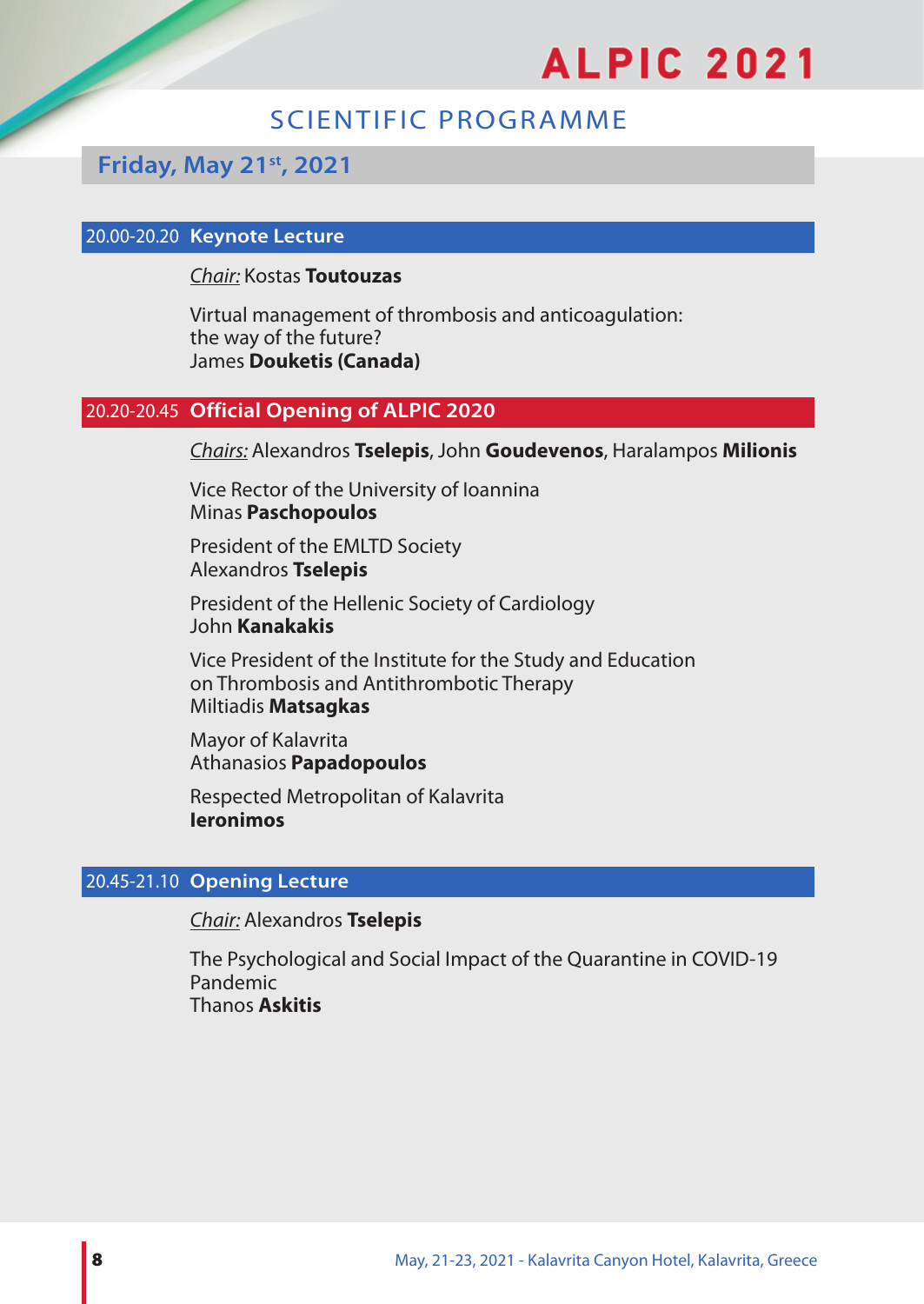## SCIENTIFIC PROGRAMME

## **Saturday, Μay 22nd, 2021**

#### 08.30-10.00 **How to Treat Session. Practical Guidance in Antithrombotic Therapy**

#### *Moderators:* Dimitrios **Alexopoulos**, Anastasios **Spanos**

Managing Tough Anticoagulation Cases - What Would YOU Do? Kalliroi **Kalantzi**

A 60 Years Old Patient with Pancreatic Cancer Who Develops A Pulmonary Embolism Konstantinos **Pappas**

A 70 Years Old Patient with ESRD and Atrial Fibrillation Athanasios **Pipilis**

Α pregnant woman with mechanical valve thrombosis Gregory **Pattakos**

Chronic thromboembolic pulmonary hypertension Christos **Pappas**

The do's and the don'ts in a hypertensive patient with Transient ischemic attack Christos **Savopoulos**

## 10.00-10.30 **Break**

## 10.30-11.30 **Advanced Clinical Workshop: Antithrombotics in Coronary Artery Disease**

*Chairs:* Periklis **Davlourοs**, Fragiskos **Parthenakis**

*Discussants:* Despoina **Pantazi**, Louiza **Peclivani**

Antithrombotic Treatment before, during and after PCI Dimitrios **Alexopoulos**

Bleeding after an ACS: what are you doing with the antithrombotic therapy

Eugenia **Pappa**

Antithrombotic therapy for patients with chronic coronary syndromes John **Kanakakis**

## 11.30-12.00 **Satellite Lecture** *(see page x)*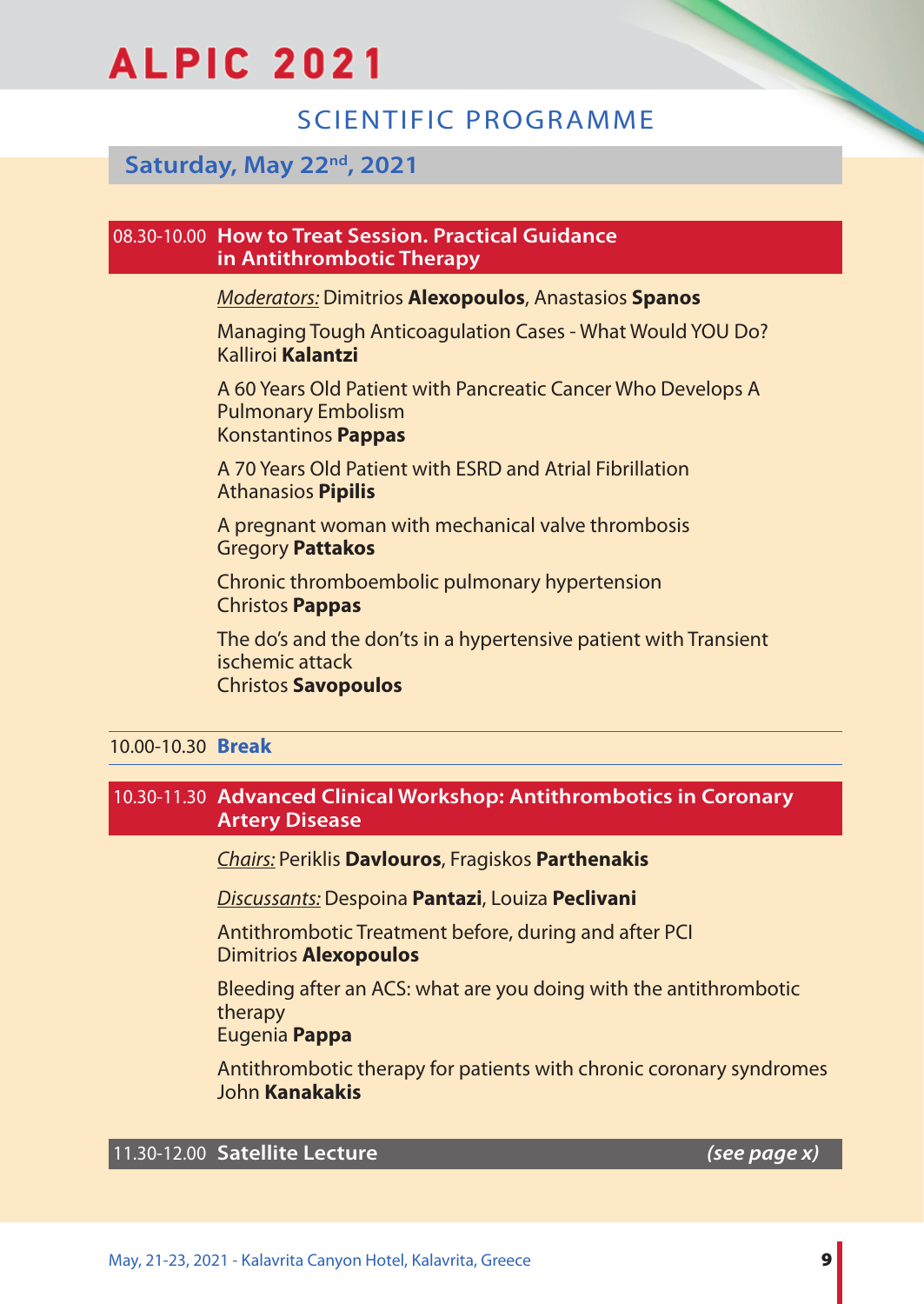## SCIENTIFIC PROGRAMME

## **Saturday, Μay 22nd, 2021**

#### 12.00-13.30 **Meet the Experts session: Risk assessment of thrombosis in hematological disorders**

## *Chairs:* Eleftheria **Hatzimichael**, Efrosyni **Nomikou**

Thromboinflammation and sickle cell disease Efthimia **Vlachaki**

Multiple myeloma - associated coagulopathy Evdoxia **Hatjiharissi**

Thrombotic complications of myeloproliferative neoplasms Elissavet **Grouzi**

PNH associated thrombosis Styliani **Kokkori**

Mechanisms and management of coagulopathy in acute promyelocytic leukemia Vassilios **Perifanis**

## 13.30-14.30 **Clinical Seminar. Management of acute ischemic stroke**

*Chairs:* Konstantinos **Vemmos**, Eleni **Koromboki**

Dissolving the thrombus Vasilios **Papavasileiou**

Dissolving the thrombus in a patient on anticoagulation Georgios **Ntaios**

Retrieving the embolus Panagiotis **Papanagiotou**

## 14.30-15.30 **Break**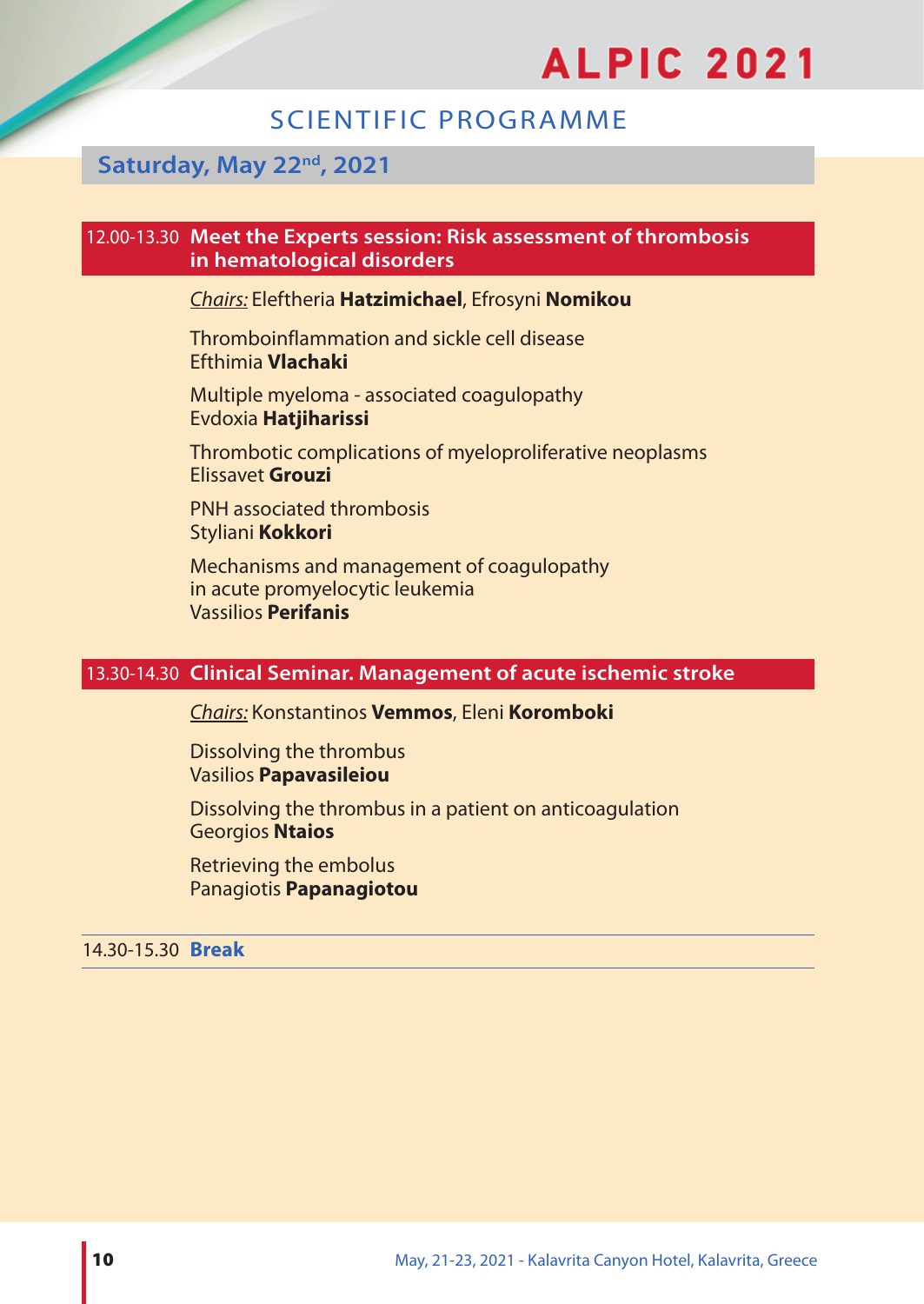## SCIENTIFIC PROGRAMME

## **Saturday, Μay 22nd, 2021**

## 15.30-17.00 **Plenary session: New Insights in Cancer-Associated Thrombosis (CAT)**

*Chairs:* Grigoris **Gerotziafas (France)**, Maria **Papaioannou**

*Discussants:* Katerina **Pappa,** Virginia **Blani**

Pathophysiological mechanisms underlying CAT Alexandros **Tselepis**

Biomarkers for CAT prediction Benjamin **Brenner (Israel)**

Risk assessment models for VTE in cancer patients Grigoris **Gerotziafas (France)**

Treatment of bleeding in cancer patients Stavroula **Tsiara**

Anticoagulants in CAT. When to choose a LMWH or a DOAC? Miltiadis **Matsagkas**

Prevention and treatment of CAT practice guidelines. Consensus or Confusion? James **Douketis (Canada)**

17.00-17.30 **Break**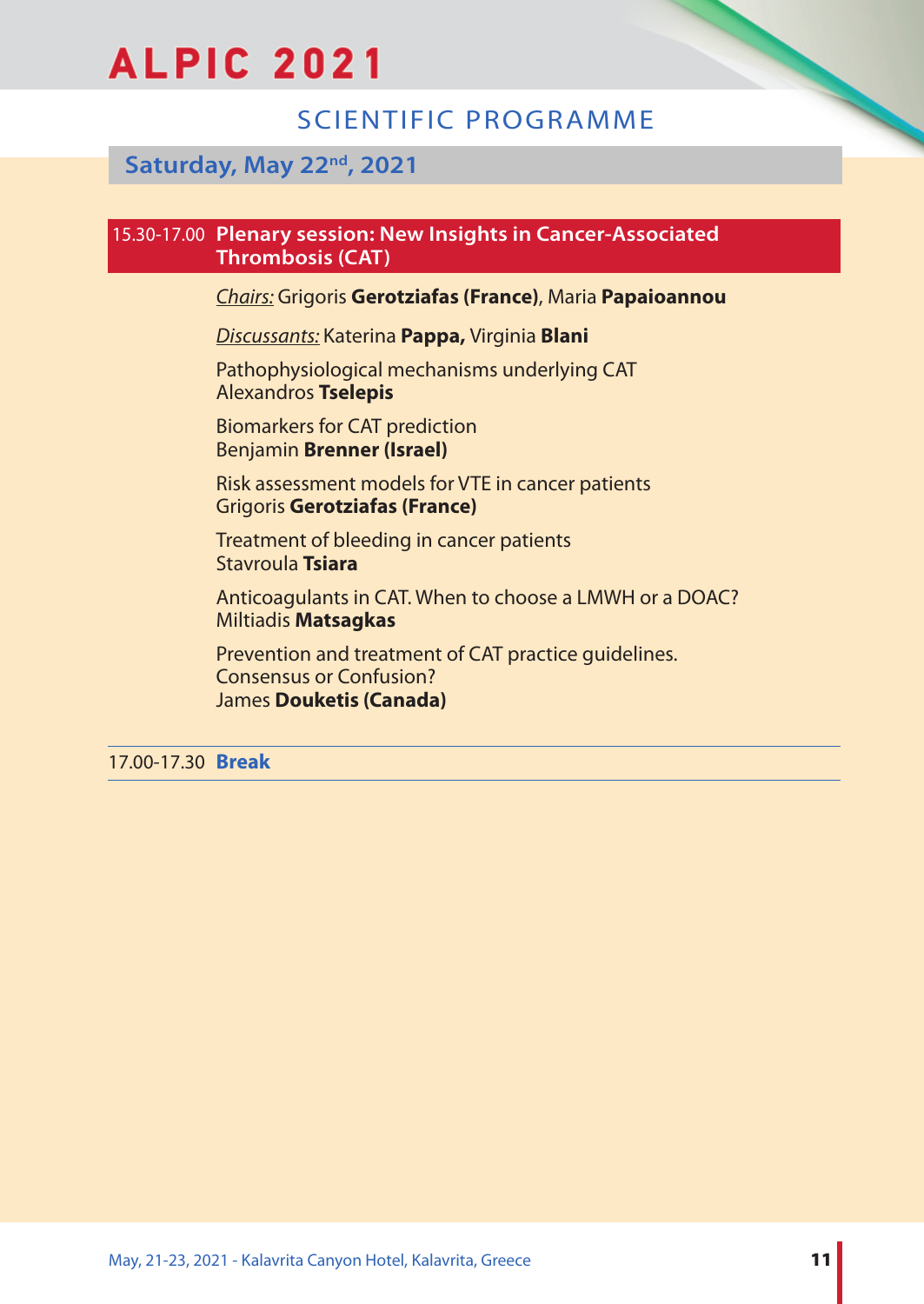## SCIENTIFIC PROGRAMME

## **Saturday, Μay 22nd, 2021**

#### 17.30-19.30 **Meet the Experts. Perioperative Management of Antithrombotics**

## *Chairs:*John **Goudevenos**, Eleni **Arnaoutoglou**

Perioperative management of antiplatelets. An update Petros **Tzimas**

Thromboprophylaxis in Orthopaedic interventions Anastasios **Korompilias**

VTE prevention for patients undergoing major Surgery for gastrointestinal and hepato-pancreato-biliary malignancies Georgios **Glantzounis**

Perioperative myocardial infarction in the twilight zone between a surgeon and a cardiologist. The role of anaesthesiologist Eleni **Arnaoutoglou**

DOACs Timing of interruption before elective procedures or surgery Dimitrios **Nikas**

DAPI in PAD. Just indications or evidence? Miltiadis **Matsagkas**

Perioperative anticoagulant management: what have we learned in 2020? James **Douketis (Canada)**

#### 19.30-19.50 **Keynote Lecture**

#### *Chairs:*James **Douketis (Canada),** Fragiskos **Parthenakis**

Anticoagulant Strategies for Thromboprophylaxis in Sick, Hospitalized COVID-19 Patients Alex **Spyropoulos (USA)**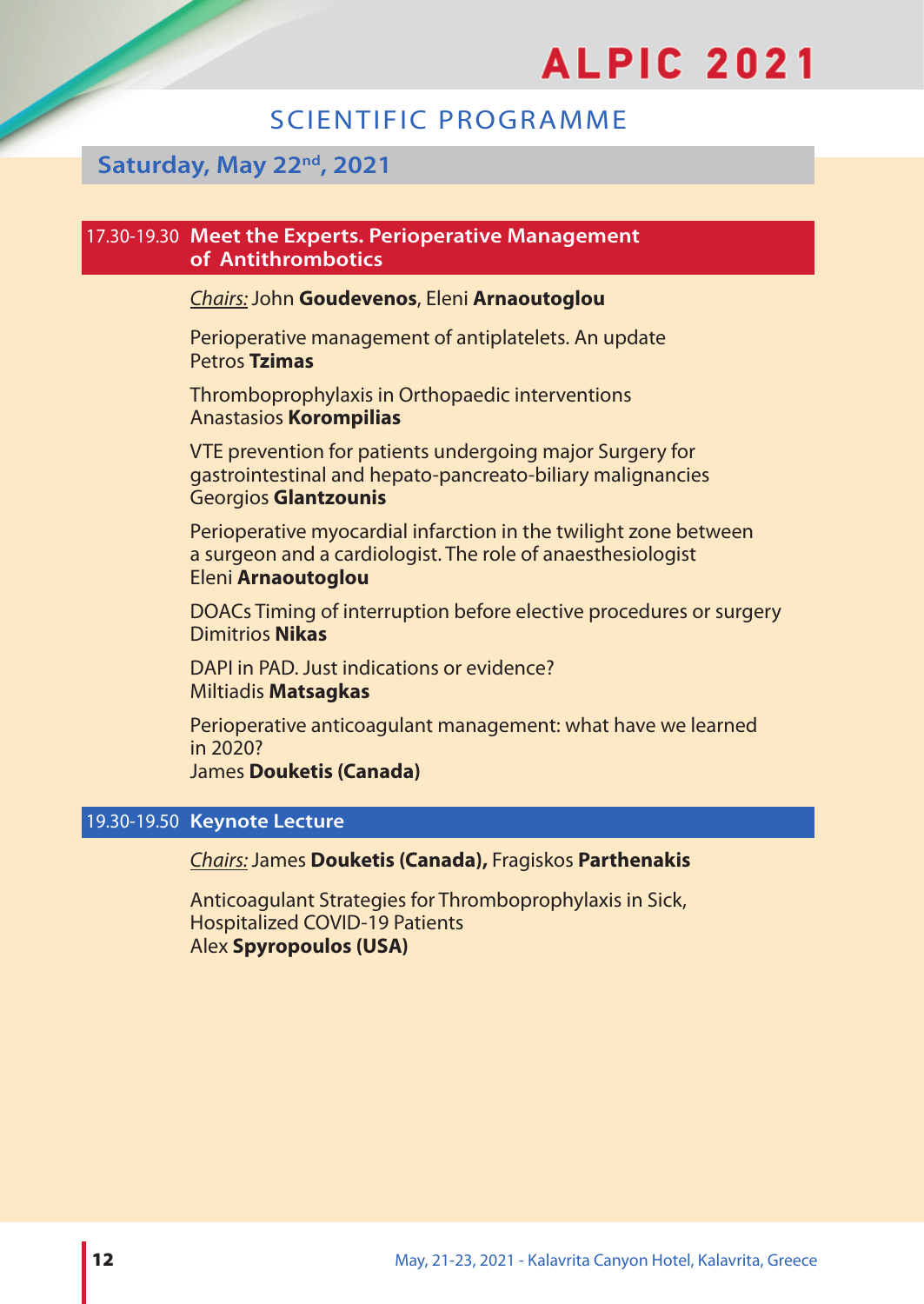

## **Saturday, Μay 22nd, 2021**

### 19.50-21.20 **Plenary Session. New insights into the role of PCSK9 and Lipoproteins in Atherosclerosis and Thrombosis. From Pathophysiology to Therapy**

*A joint session of EMLTD with Hellenic Atherosclerosis Society*

*Chairs:* Alexandros **Tselepis**, Evangelos **Liberopoulos**

*Discussants:* Amalia Despoina **Koutsogianni**, Katerina **Tsouka**

PCSK9 in Atherosclerosis and Thrombosis - Lipids and Beyond Alexandros **Tselepis**

HDL as an Antiatherogenic and Antithrombotic Lipoprotein. Recent Advances Kyriakos **Kypreos**

Eligibility for PCSK9 Inhibitors Treatment in ACS and chronic coronary artery disease Evangelos **Liberopoulos**

Stroke Prevention with PCSK9 Inhibitors Haralampos **Milionis**

Efficacy and Safety of PCSK9 Inhibitors in Patients with Low Extremity Arterial Disease Vasileios **Kotsis**

The Effect of PCSK9 Inhibition on the VTE Risk Theodosios **Filippatos**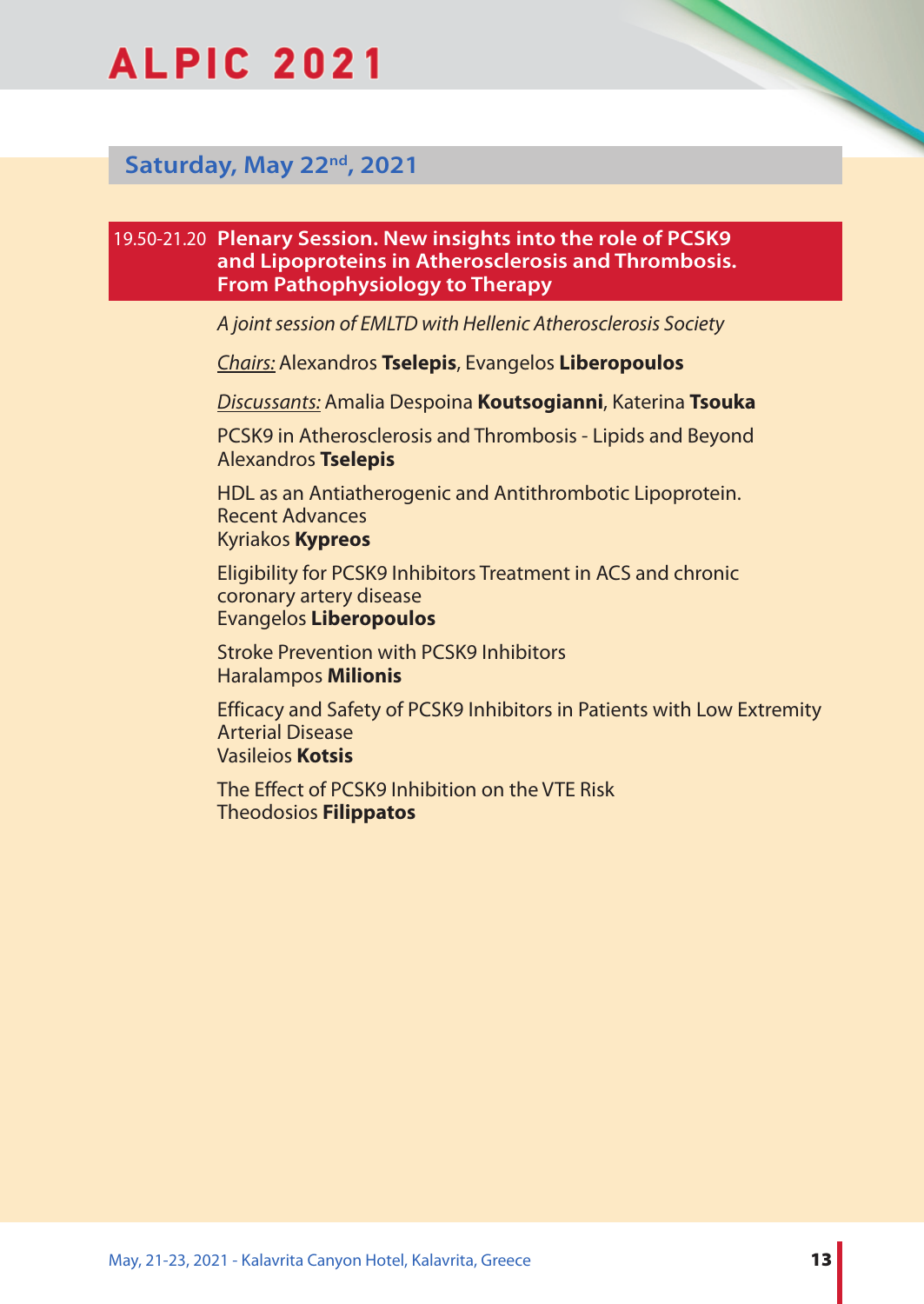## **Sunday, Μay 23rd, 2021**

#### 09.00-11.00 **Pathogenesis of ischemic stroke: Heart and Vessels**

*Chairs:* Haralampos **Milionis**, Christos **Savopoulos,**  Athanassios **Protogerou**

Secondary prevention in patients with cryptogenic stroke and PFO Nikolaos **Kakaletsis**

Atrial cardiomyopathy and ischemic stroke: definition, relationships and antithrombotic treatment Panagiotis **Korantzopoulos**

Lipid lowering treatment in the secondary prevention of ischemic stroke Fotios **Barkas**

Non-stenotic atheromatous plaques and cryptogenic embolic stroke: potential relationship, attributable risk and management Matilda **Florentin**

Anemia and stroke: Where do we stand? Georgia **Kaiafa**

COVID-19 and ischemic stroke Dimitrios **Sagris**

## 11.00-11.30 **Break**

#### 11.30-12.30 **Challenging the risk and management in Women Thrombosis**

*Chairs:* Minas **Paschopoulos**, Grigoris **Gerotziafas**

Hormones, venous and arterial thrombosis in Women Ploutarchos **Tzoulis**

To screen or not to screen for thrombophilia in a Pregnant Women or in a Women trying to conceive? Eleftheria **Lefkou**

Thrombosis in pregnancy: Prophylaxis and treatment Sue **Pavord (UK)**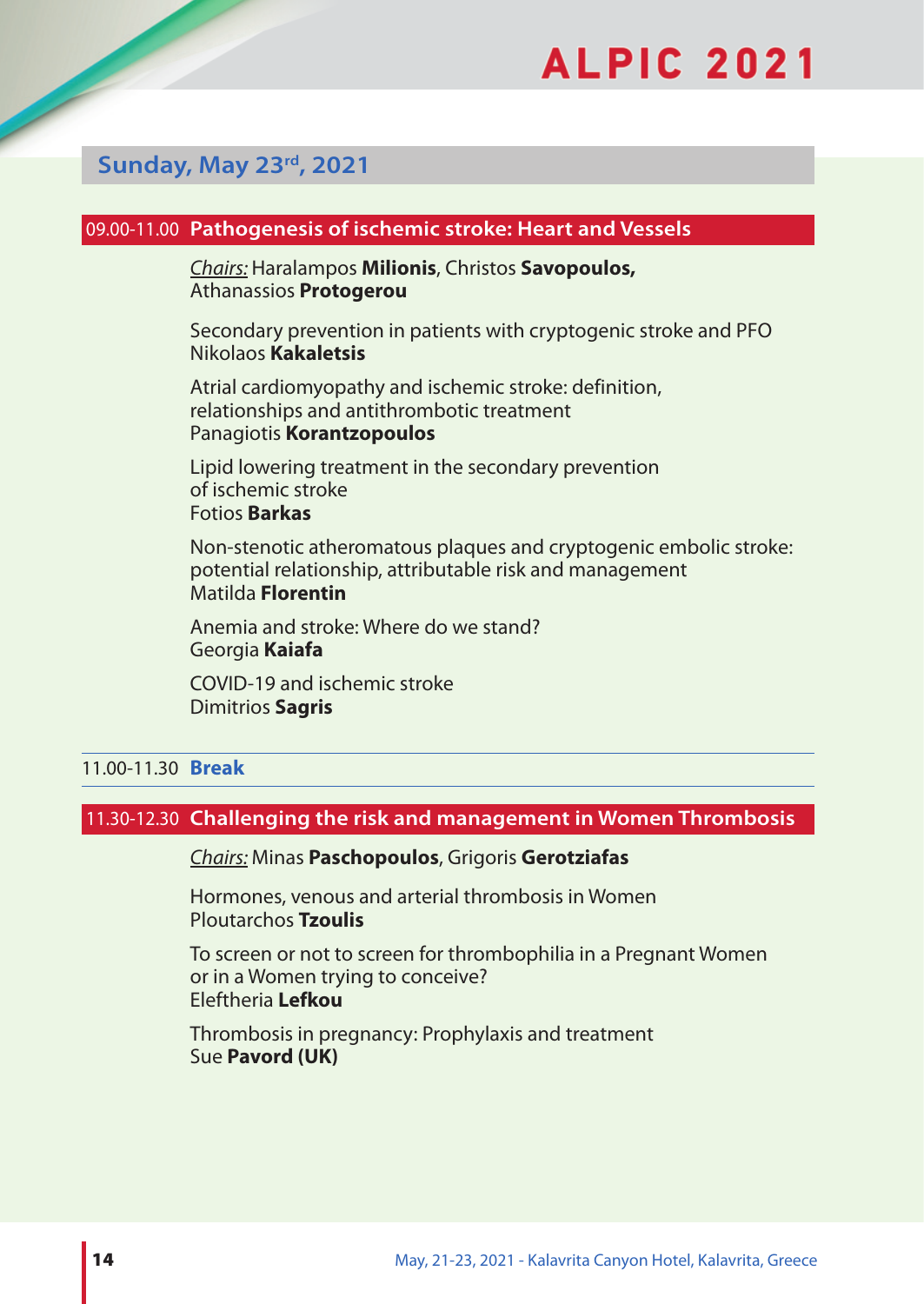

## **Sunday, Μay 23rd, 2021**

#### 12.30-14.30 **Plenary Session. Recent Advances in VTE pathophysiology and treatment**

*A special session organized by the EMLTD Executive Board*

*Chairs:* Lina **Badimon (Spain)**, Alexandros **Tselepis**

New insights into the pathophysiology of VTE Teresa **Padró (Spain)**

Contribution of thrombophilia to the development of chronic thromboembolic pulmonary hypertension (CTEPH) Vittorio **Pengo (Italy)**

How to treat pediatric venous thromboembolic disease Gili **Kenet (Israel)**

Managing pulmonary embolism posthospital discharge Joao **Morais (Portugal)**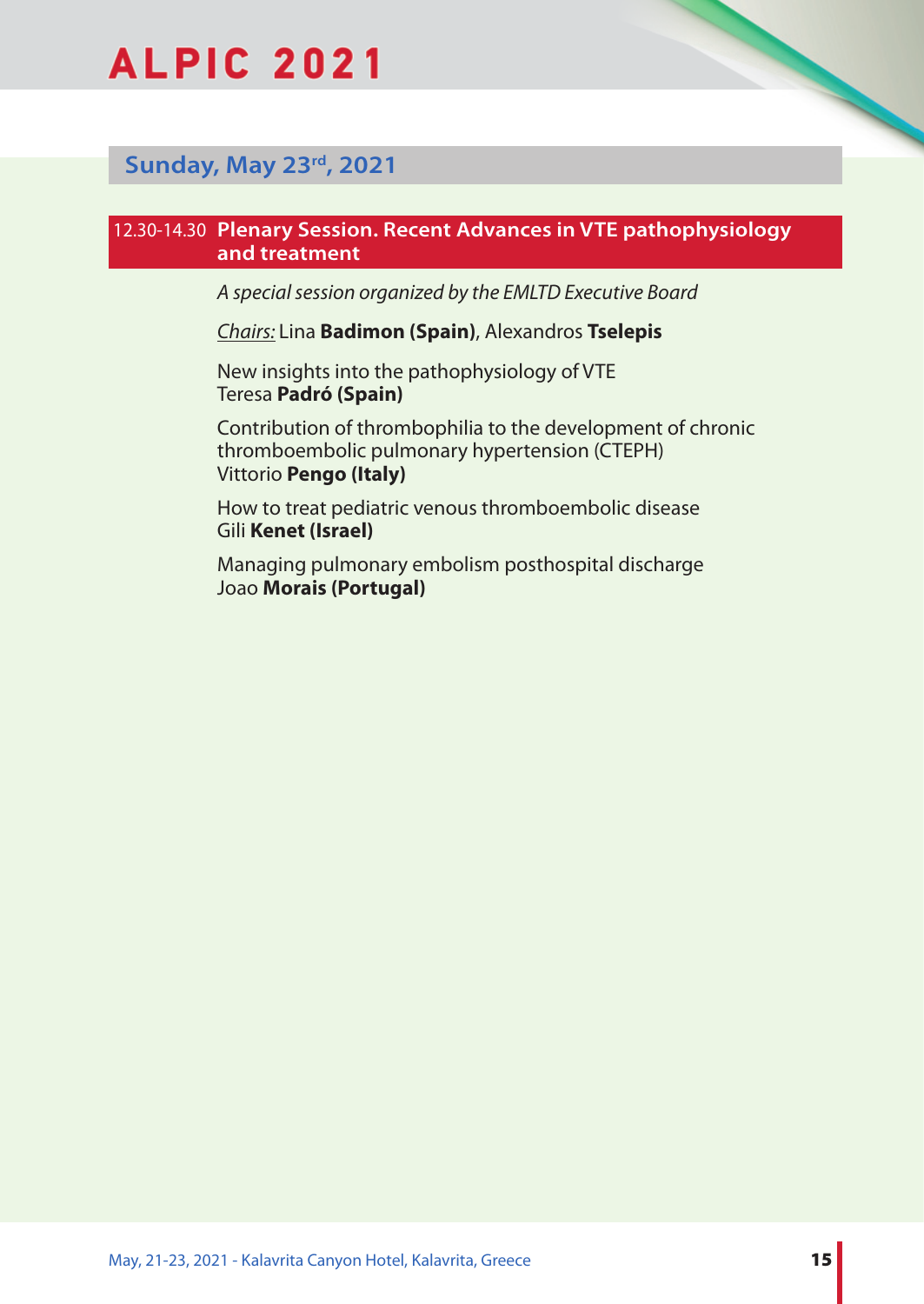## INDEX / INVITED FACULTY

## $\underline{A}$

## **Alexopoulos Dimitrios**

Professor of Cardiology, School of Medicine, National & Kapodistrian University of Athens, Second Department of Cardiology, Athens University General Hospital "ATTIKON"

## **Arnaoutoglou Eleni**

Professor of Anesthesiology, Faculty of Medicine, University of Thessaly, Chair of Department of Anesthesiology, Larissa University Hospital

## **Askitis Thanos**

Neurologist – Psychiatrist, Professor of Psychiatry, European University of Crete, Doctor of Psychiatry of the University of Athens, President of the Institute of Mental & Sexual Health, President of the Hellenic Society of Mental & Sexual Education

## B

## **Badimon Lina (Spain)**

Professor, Director, Cardiovascular Program-ICCC, Research Institute-Hospital de la Santa Creu i Sant Pau, IIBSant Pau, CiberCV, Barcelona, Spain, Member of the Board of the European Society of Cardiology 2020- 2022, President of EMLTD Foundation - European Mediterranean League Against Thrombotic Diseases

## **Bampali Theodora**

Assistant Curator, 2nd Department of Cardiology, Chest and Heart Department, Ioannina University Hospital

## **Barkas Fotios**

MD, MSc, PhD, Assistant Internist, 2nd Department of Internal Medicine, University Hospital of Ioannina

## **Bellos Vasileios**

Cardiologist

## **Blani Virginia**

Cardiologist

## **Botis Michail**

Cardiologist

## **Brenner Benjamin (Israel)**

Department of Hematology, Academic Advisor, Rambam Health Care Campus, Professor of Medicine (Emeritus), Technion, Israel Institute of Technology, Haifa, Israel

 $\overline{\mathsf{D}}$ 

## **Danilatou Vasiliki**

Hematologist, Curator of Blood Donation Center and Department of Hemostasis and Anticoagulant Treatment, General Hospital of Heraklion "Venizelio"

## **Davlourοs Periklis**

Professor of Cardiology, Faculty of Medicine, University of Patras, Head of Cardiology Clinic, University Hospital of Patras

## **Douketis James (Canada)**

Professor, Department of Medicine, McMaster University, Hamilton, Canada

## E

## **Ellul John**

Professor of Neurology, Faculty of Medicine, School of Health Sciences, University of Patras

## F

## **Filippatos Theodosios**

Assistant Professor of Internal Medicine, Metabolic Diseases Research Unit, Internal Medicine Laboratory, School of Medicine, University of Crete

## **Florentin Matilda**

Medical doctor Department of Internal Medicine Faculty of Medicine School of health Science University of Ioannina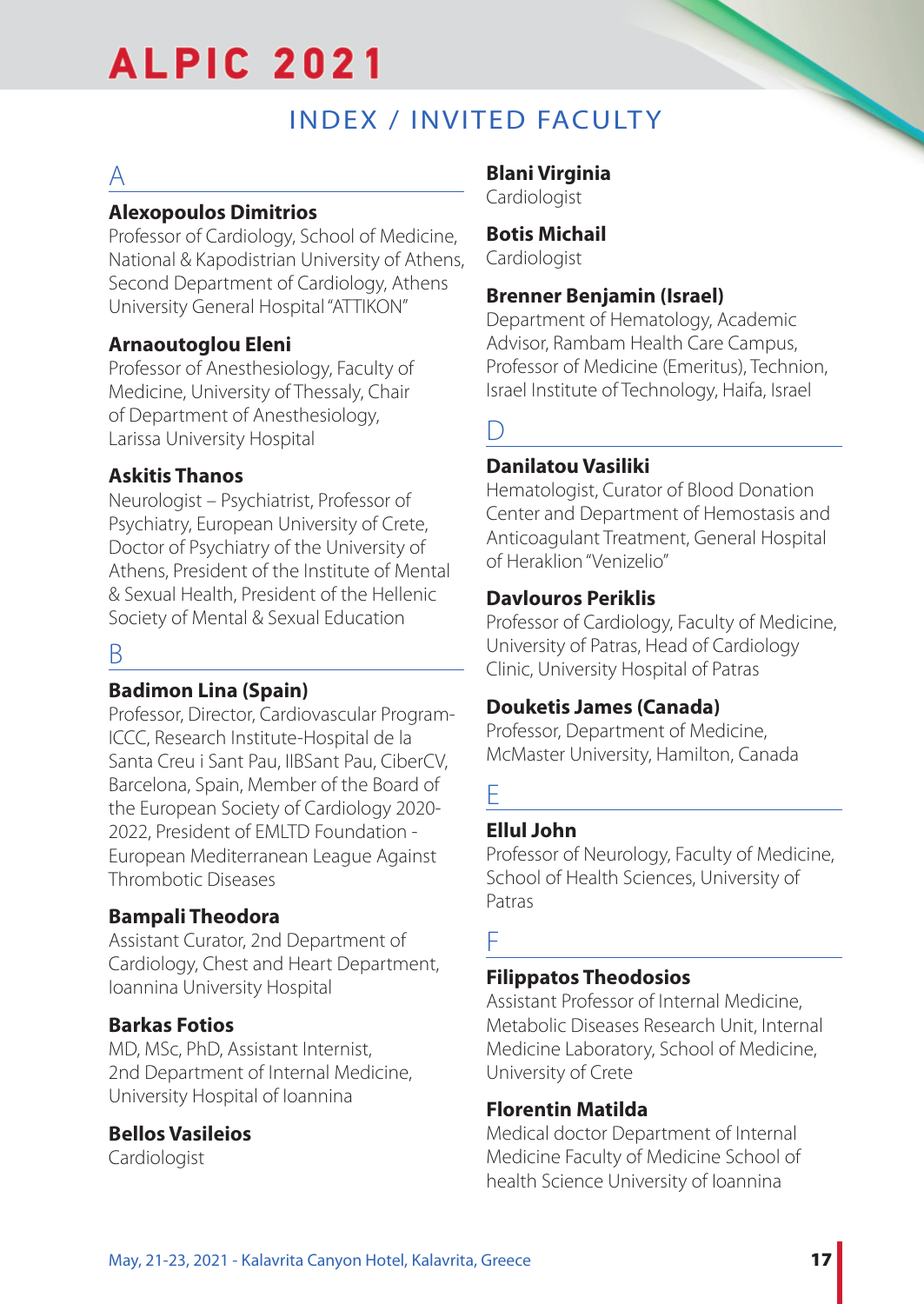## INDEX / INVITED FACULTY

I

## G

## **Gerotziafas Grigoris (France)**

Professor of Hematology-Hemostasis, Faculty of Medicine, University Pierre et Marie Courie Paris, France

## **Giannopoulos Sotirios**

Professor of Neurology, Faculty of Medicine, School of Health Sciences, University of Ioannina

## **Glantzounis Georgios**

Surgeon, Professor of Surgery-Transplants, Faculty of Medicine, School of Health Sciences, University of Ioannina

## **Goudevenos John**

Emeritus Professor of Cardiology, Faculty of Medicine, School of Health Sciences, University of Ioannina

## **Grouzi Elissavet**

Consultant of Hematology, Head of Transfusion Service and Clinical Haemostasis, "St Savvas" Oncology Hospital, Athens, Greece

## H

## **Hahalis George**

Professor of Cardiology, Faculty of Medicine, University of Patras, Cardiology Clinic, Olympion Patras

## **Hatjiharissi Evdoxia**

Hematologist, Division of Hematology, 1st Dept of Internal Medicine, AHEPA University Hospital, Thessaloniki

## **Hatzimichael Eleftheria**

Assistant Professor of Haematology, Faculty of Medicine, School of Health Sciences, University of Ioannina

#### **Ieronimos**

Respected Metropolitan of Kalavrita

#### **Iliopoulos Dimitrios**

MD, Cardiac Surgeon, Associate Professor of Cardiac Surgery, National and Kapodistrian University of Athens

## K

## **Kaiafa Georgia**

Assistant Professor, 1st Educational Pathology Clinic, Faculty of Medicine, Aristotle University of Thessaloniki

## **Kakaletsis Nikolaos**

MD, MSc (ESO Stroke Medicine), PhD, Internist, Second Medical Department, Ippokratio General Hospital, Aristotle University of Thessaloniki, Postdoctoral Researcher, Medical School, Aristotle University of Thessaloniki, Thessaloniki, Greece

## **Kalambokis Georgios**

Assistant Professor of Internal Medicine, Faculty of Medicine, School of Health Sciences, University of Ioannina, 1st Department of Internal Medicine, University Hospital of Ioannina

#### **Kalantzi Kalliroi**

Cardiologist, Dr of University of Ioannina

## **Kanakakis John**

Head of Hemodynamic Department, General Hospital of Athens "Alexandra", President of Hellenic Society of Cardiology

## **Kargiotis Odysseas**

Consultant Neurologist, Stroke Unit, Metropolitan Hospital, Piraeus, Greece

## **Katsouras Christos**

Associate Professor of Cardiology, Faculty of Medicine, School of Health Sciences, University of Ioannina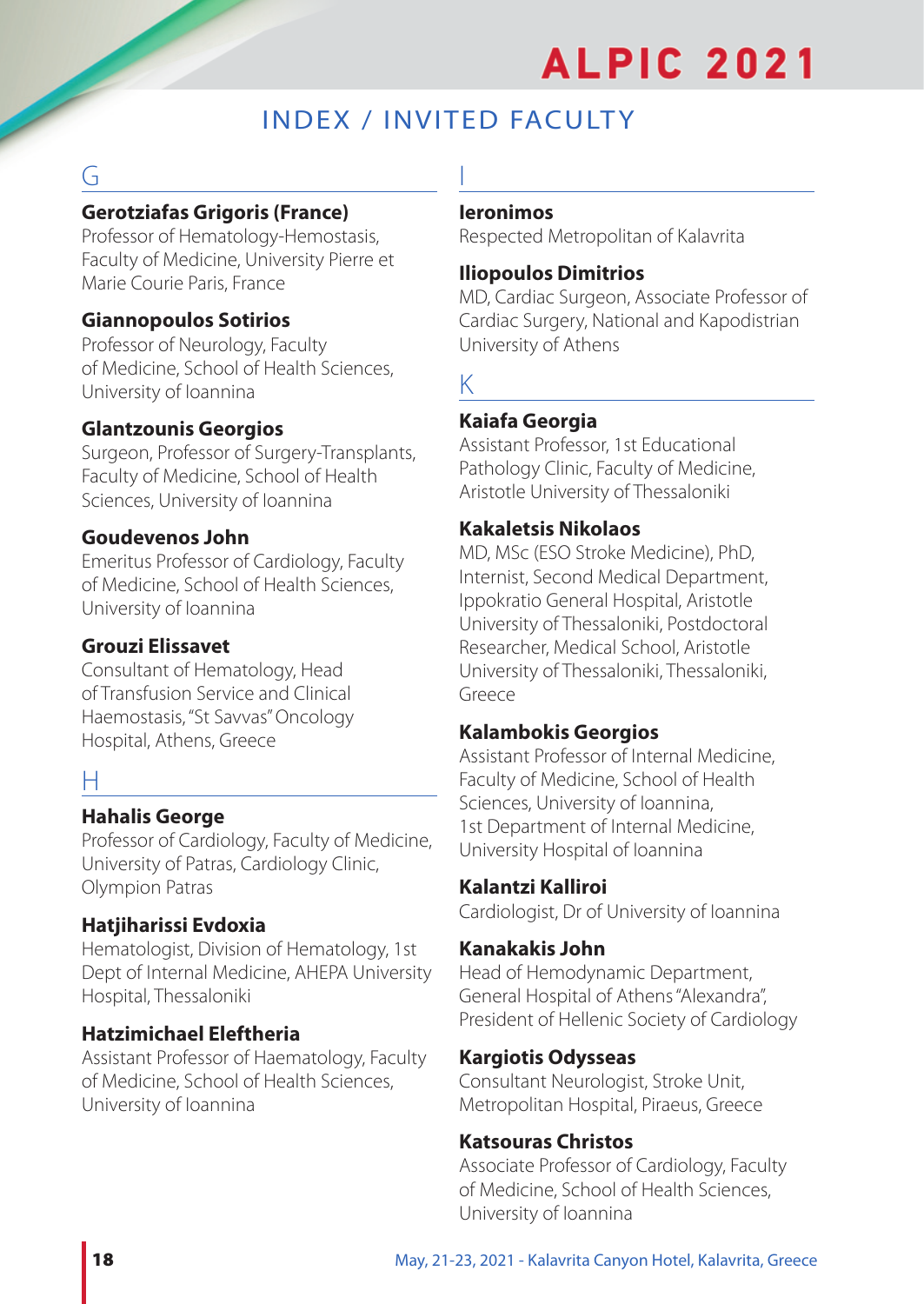## INDEX / INVITED FACULTY

## **Kenet Gili (Israel)**

Professor, Director, National Hemophilia Center and the Institute of Thrombosis & Hemostasis, Director Amalia Biron Research Institute of Thrombosis & Hemostasis, Sheba Medical center, Israel

## **Kiriakou Elias**

Hematologist, Curator of Hematology Laboratory & Blood Donation Service, Athens University General Hospital "ATTIKON"

## **Kochiadakis Georgios**

Dean of Medical School, University of Crete, Professor of Cardiology, Vice President of the Hellenic Society of Cardiology

## **Kokkori Styliani**

Assistant Professor of Hematology, School of Medicine, National & Kapodistrian University of Athens, Athens University General Hospital "ATTIKON"

## **Korantzopoulos Panagiotis**

Associate Professor of Cardiology, Faculty of Medicine, School of Health Sciences, University of Ioannina

## **Koromboki Eleni**

Curator of Internal Medicine, Department of Clinical Therapeutics, Alexandra General Hospital of Athens

## **Korompilias Anastasios**

Professor of Orthopedics, Faculty of Medicine, School of Health Sciences, University of Ioannina

## **Kotsis Vasileios**

Professor of Pathology, 3rd University Pathology Clinic, General Hospital of Thessaloniki "Papageorgiou"

## **Koutsogianni Amalia Despoina**

Scientific Associate, Department of Chemistry, University of Ioannina

## **Kypreos Kyriakos**

Professor of Pharmacology, Chairman of Pharmacology Laboratory, Department of Medicine, School of Health Sciences, University of Patras

L

## **Lefkou Eleftheria**

Curator Haematologist, Specialised in Haemostasis & Thrombosis, Obstetric Haematology, Antiphospholipid Syndrome

## **Liberopoulos Evangelos**

Associate Professor of Medicine, Faculty of Medicine, School of Health Sciences, University of Ioannina

## M

## **Matsagkas Miltiadis**

Professor of Vascular Surgery, Department of Vascular Surgery, Faculty of Medicine, University of Thessaly

## **Milionis Haralampos**

Professor of Internal Medicine,Faculty of Medicine, School of Health Sciences, University of Ioannina

## **Mitsiadis Sotirios**

Cardiologist

## **Mitsias Panagiotis**

Professor of Neurology, Faculty of Medicine, University of Crete, Director of Neurological Clinic , University General Hospital of Heraklion

## **Morais Joao (Portugal)**

Cardiologist, Professor in Oporto Medical School, Head of the Cardiology Division Leiria Hospital Centre, Portugal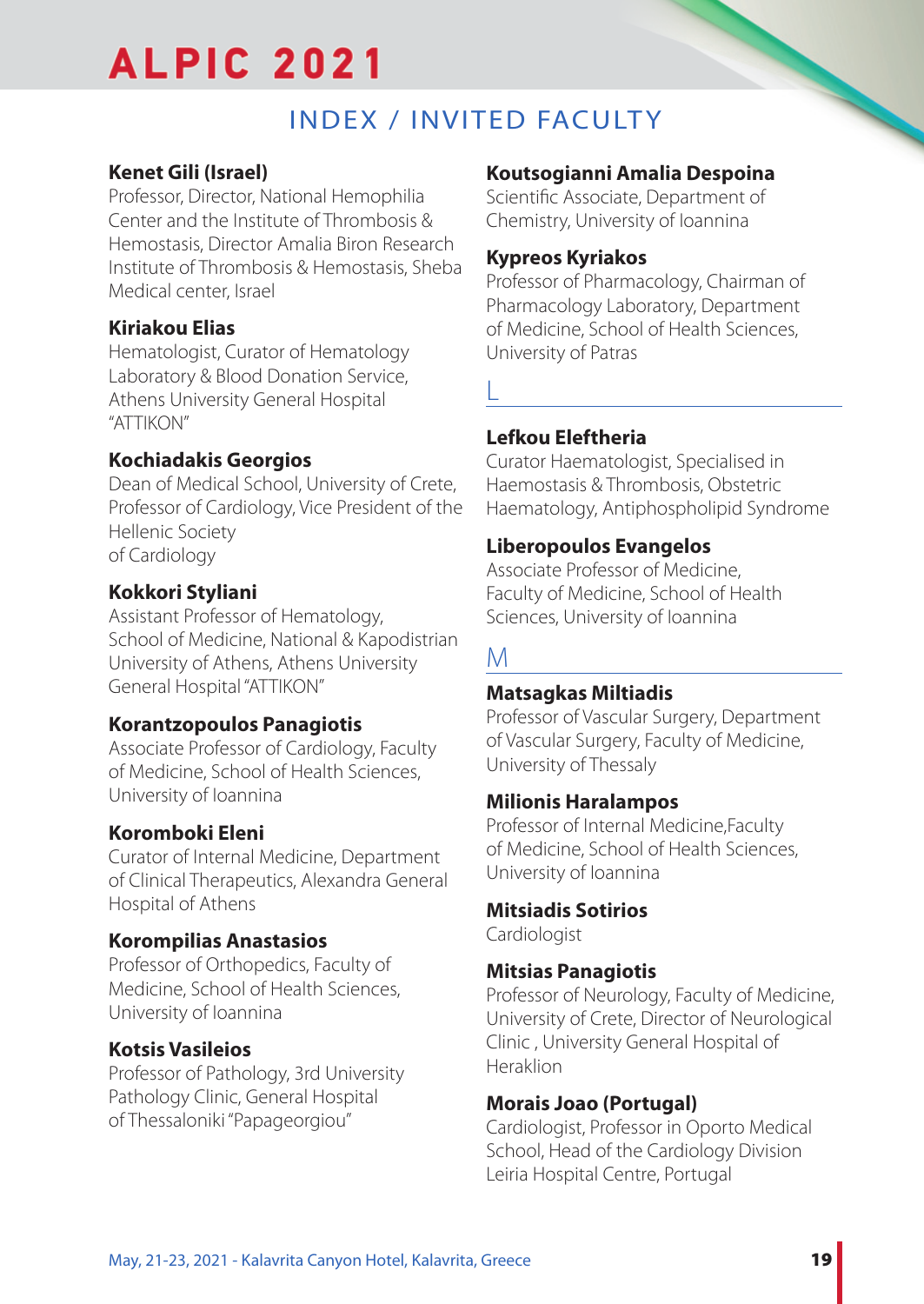## INDEX / INVITED FACULTY

## N

## **Nikas Dimitrios**

MD, MSc, PhD, FESC, Interventional Cardiologist, Cardiology Department, University General Hospital of Ioannina

## **Nikolopoulos Dimitrios**

Cardiologist

## **Nomikou Efrosyni**

Hematologist, Director, National Health Care System of Blood Donation, Department of Haemophiliac, "Hippokration" General Hospital, Athens

## **Ntaios Georgios**

MD, MSc (ESO Stroke Medicine), PhD, FESO, Associate Professor of Pathology, Faculty of Medicine, School of Health Sciences, University of Thessaly

## P

## **Padró Teresa (Spain)**

PhD, FESC, Senior Researcher (Head of Group), Cardiovascular Program ICCC, Institut Recerca-Hospital de la Santa Creu i Sant Pau, Barcelona, Spain

## **Pantazi Despoina**

Scientific Associate, Department of Chemistry, University of Ioannina

## **Panteli Katerina**

Director of Internal Medicine, University General Hospital of Ioannina

## **Papadopoulos Athanasios**

Mayor of Kalavrita

## **Papaioannou Maria**

Professor of Haematology, Faculty of Medicine, School of Health Sciences, Aristotle University of Thessaloniki, 1st Department of Internal Medicine, AHEPA University Hospital, Thessaloniki

## **Papanagiotou Panagiotis**

Associate Professor of Radiology, National & Kapodistrian University of Athens, Professor of Neuroradiology, Bremen-Mitte Hospital, Germany

#### **Papavasileiou Vasileios**

MD, MSc (Stroke Medicine), PhD, FESO, MRCP (London), Consultant in Stroke Medicine, Teaching Hospital NHS Trust, Leeds, UK, Senior Honorary Lecturer, Medical School, University of Leeds, Leeds, UK

## **Pappa Katerina**

Gastroenterologist

## **Pappa Eugenia**

Cardiologist – Director, General Hospital of Ioannina "G. Hatzikosta"

#### **Pappas Christos**

Cardiologist, Curator 2nd University Cardiology Clinic, Athens University General Hospital "ATTIKON"

#### **Pappas Konstantinos**

Cardiologist, Consultant, National Health Care System, Second Department of Cardiology, University General Hospital of Ioannina

#### **Parthenakis Fragiskos**

Professor of Cardiology, Faculty of Medicine, University of Crete

#### **Paschopoulos Minas**

Professor of Obstetrics – Gynecology, Head of Obstetrics - Gynecology Clinic,Faculty of Medicine, School of Health Sciences, University of Ioannina, Vice Rector of the University of Ioannina

## **Pattakos Gregory**

Attending Surgeon, 2nd Department of Cardiac Surgery, Assistant Director, Division of Transcatheter Heart Valves, Hygeia Hospital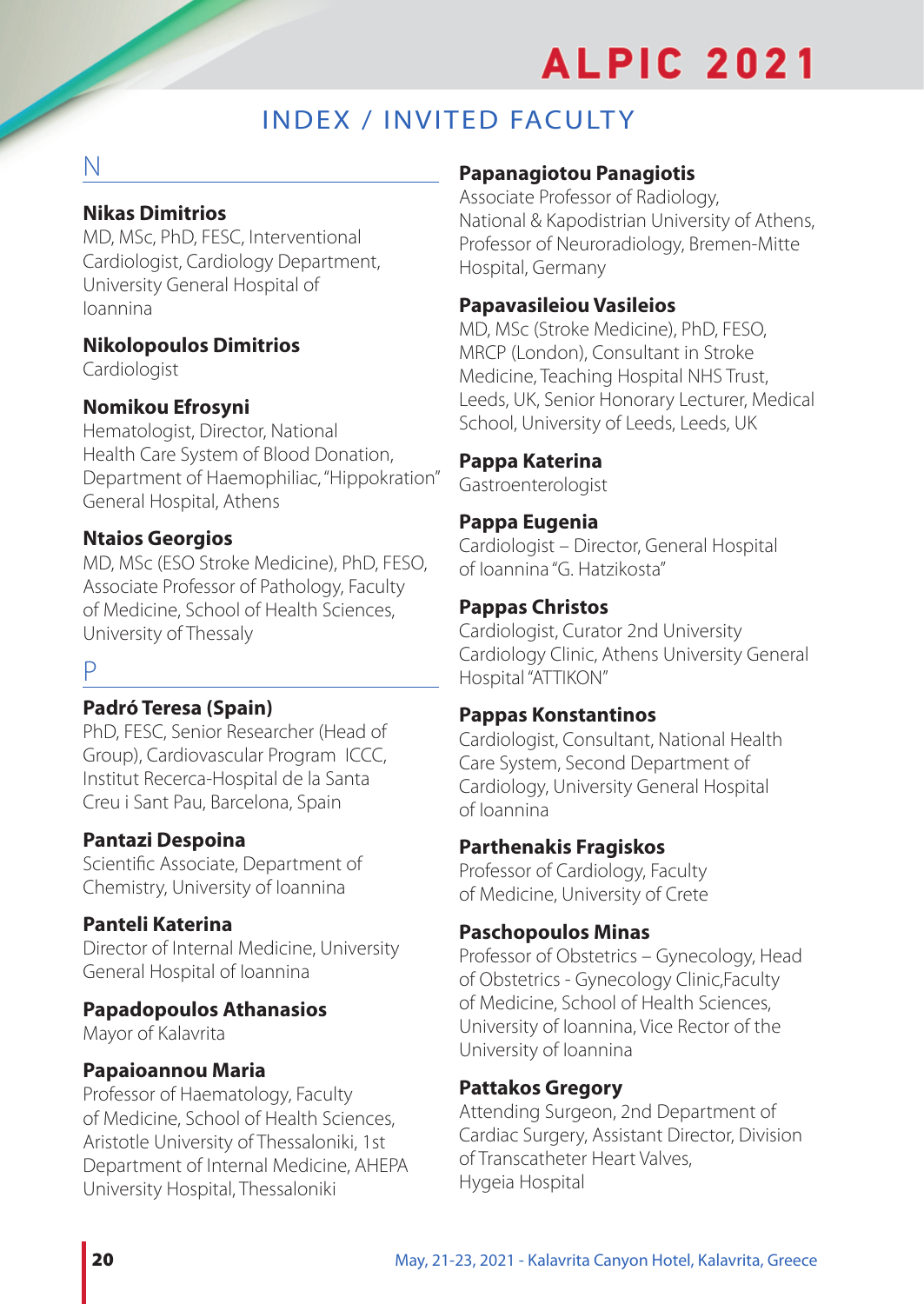## **INDEX / INVITED FACULTY**

## **Pavord Sue (UK)**

Consultant Haematologist , Oxford University Hospitals , Associate Senior Lecturer in Medicine, University of Oxford

## **Peclivani Louiza**

Scientific Associate, Department of Chemistry, University of Ioannina

## **Pengo Vittorio (Italy)**

Professor of Cardiovascular Medicine (senior scientist), Thrombosis Research Laboratory, University of Padova, Bologna, Italy

## **Perifanis Vassilios**

Assistant Professor of Hematology Faculty of Medicine, Aristotle University of Thessaloniki, 1st Propedeutic Department of Internal Medicine, University General Hospital of Thessaloniki "AHEPA"

## **Petroula Nana**

Department of Vascular Surgery, General University Hospital of Larissa

## **Pipilis Athanasios**

Cardiologist, Consultant, First Department of Cardiology, "Hygeia" Diagnostic and Therapeutic Centre of Athens

## **Primikiris Vasileios**

General Practitioner

## **Protogerou Athanassios**

MD, PhD, Professor of Pathological Physiolog, Head of the Cardiovascular Prevention & Research Unit, Clinic & Laboratory of Pathophysiology, Department of Medicine, School of Health Sciences, National and Kapodistrian University of Athens

## R

## **Richter Dimitrios**

Cardiologist, Director of Cardiology Clinic, "Euroclinic" Athens

## S

## **Sagris Dimitrios**

Internist - Clinical Research Fellow, Department of Medicine and Research Laboratory, University of Thessaly, Larissa University Hospital

## **Savopoulos Christos**

Professor of Internal Medicine, Director of 1st Medical Propedeutic Dept of Internal Medicine & Stroke Unit, Aristotle University of Thessaloniki, AHEPA University Hospital

## **Siontis Konstantinos (USA)**

Senior Associate Consultant, Assistant Professor of Medicine, Heart Rhythm Services, Department of Cardiovascular Medicine, Mayo Clinic, Rochester

## **Spanos Anastasios**

MD, PhD, FESC, FSCAI, Rear Admiral - Cardiologist, Former Director of Cardiology Clinics, Navy Hospital of Athens, Director of Cardiology Department, Athens Medical Center & Euroclinic of Athens

## **Spyropoulos Alex (USA)**

Professor of Medicine, The Donald and Barbara Zucker School of Medicine at Hofstra/Northwell, Professor - The Institute for Health Innovations and Outcomes Research - The Feinstein Institutes for Medical Research System Director – Anticoagulation and Clinical Thrombosis Services Northwell Health at Lenox Hill Hospital

## T

## **Toutouzas Kostas**

Professor of Cardiology, School of Medicine, National & Kapodistrian University of Athens, 1st University Cardiology Clinic General Hospital of Athens "Hippocratio"

## **Tsagalidou Eugenia**

Cardiologist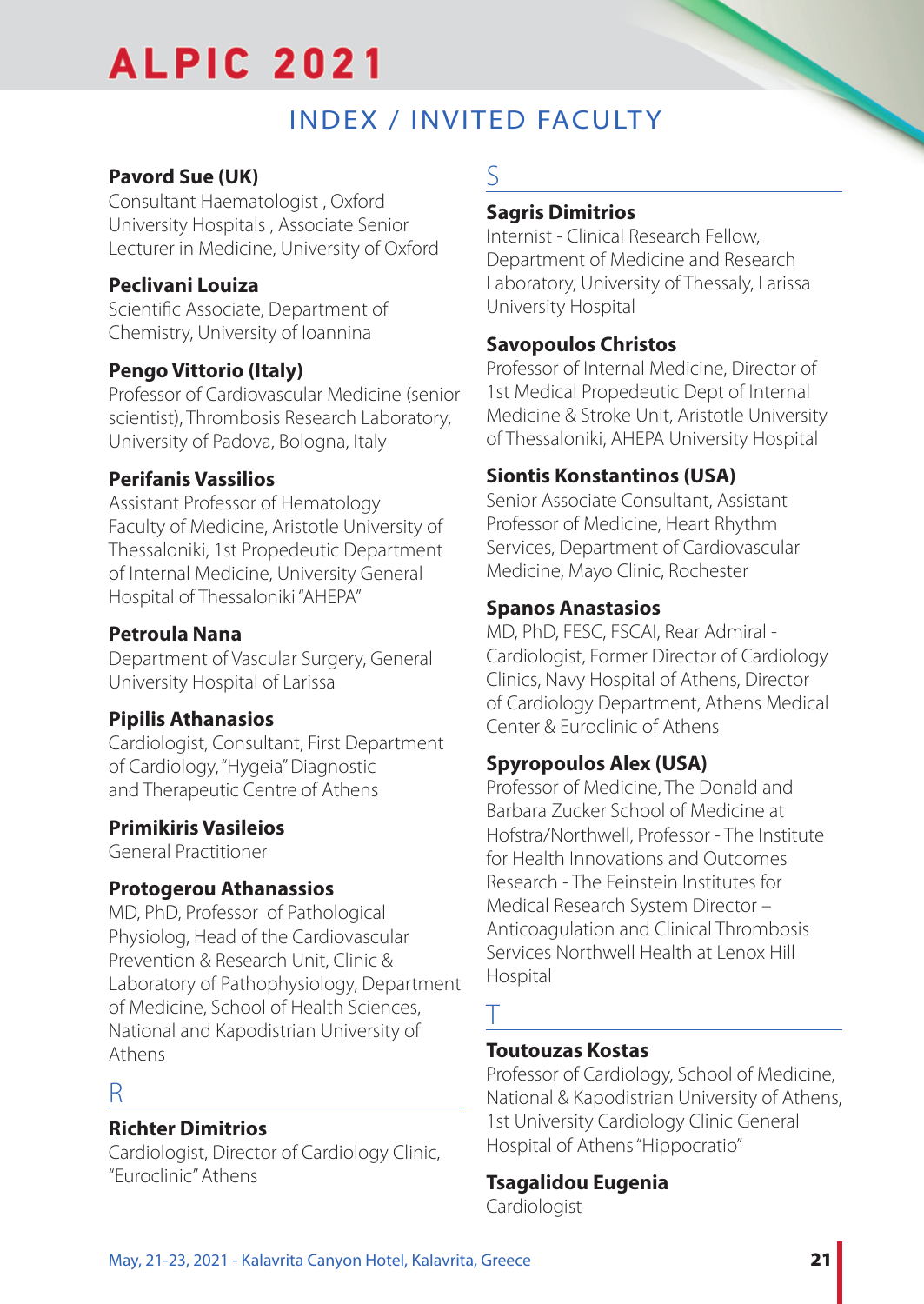## INDEX / INVITED FACULTY

## **Tselepis Alexandros**

Professor of Biochemistry - Clinical Chemistry, Department of Chemistry, University of Ioannina

## **Tsiara Stavroula**

Associate Professor of Internal Medicine, Faculty of Medicine, School of Health Sciences, University of Ioannina

## **Tsivgoulis Georgios**

Professor of Neurology, School of Medicine, National & Kapodistrian University of Athens, Second Department of Neurology, Athens University General Hospital "ATTIKON"

## **Tsouka Katerina**

Scientific Associate, Department of Chemistry, University of Ioannina

## **Tzimas Petros**

Assistant Professor in Anaesthesiology, Faculty of Medicine, School of Health Sciences, University of Ioannin

## **Tzoulis Ploutarchos**

Honorary Associate Professor of Endocrinology , Medical School, University College London (UCL), Director of the Endocrinology / Diabetology and Pathology Clinic Collaborator of IASO General Maternity and Gynecology Clinic

## $\vee$

#### **Vemmos Konstantinos**

Pathologist, Stroke Specialist, Hellenic Society of Cardiology

### **Vlachaki Efthimia**

Assistant Professor of Haematology, Faculty of Medicine, School of Health Sciences, Aristotle University of Thessaloniki

## **Vlahakos Dimitrios**

Professor of Nephrology, School of Medicine, National & Kapodistrian University of Athens, 2nd Educational Pathology Clinic, Athens University General Hospital "ATTIKON"

#### **Zekios Konstantinos**

Cardiologist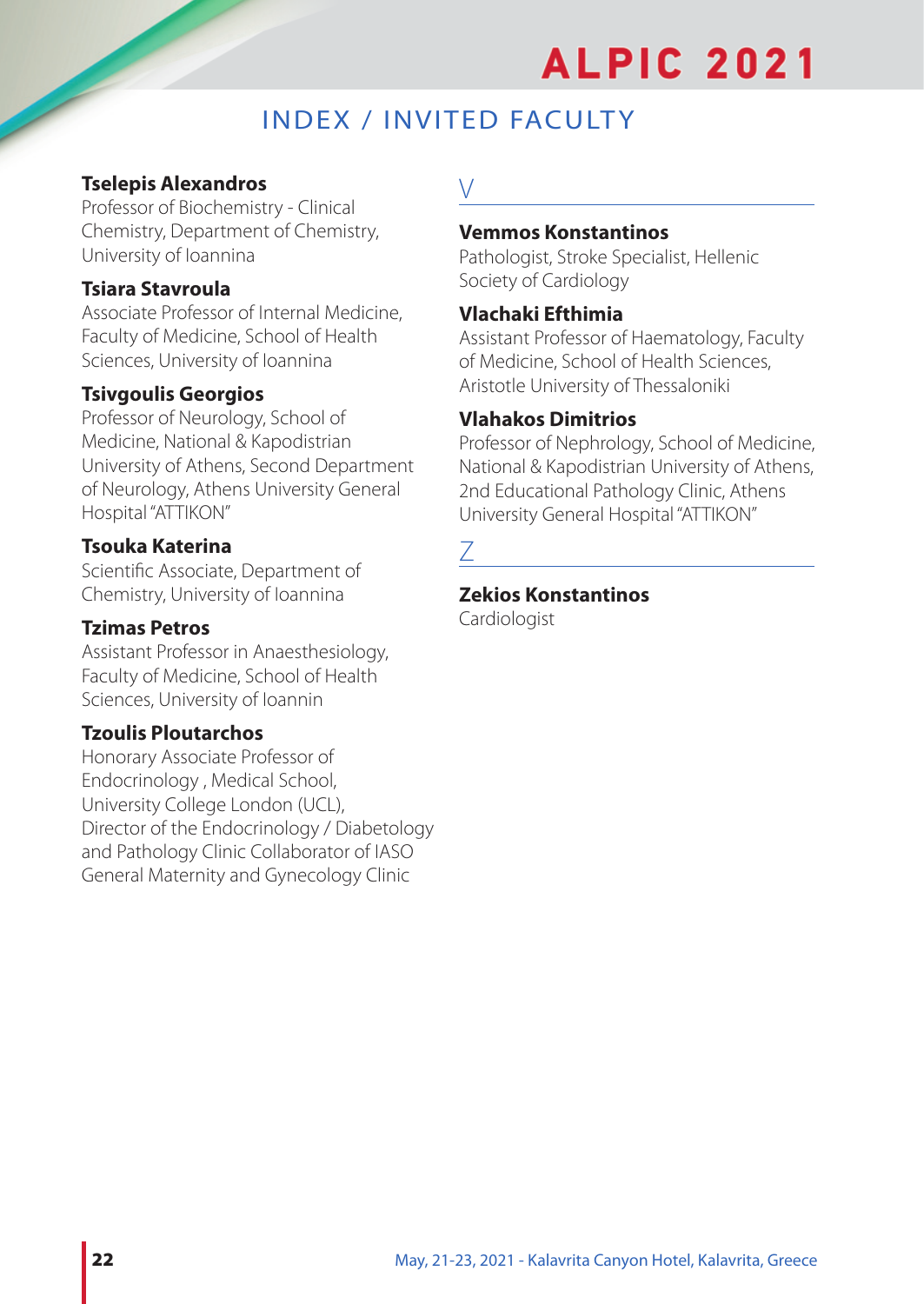## GENERAL INFORMATION

## **NO DATE & VENUE**

The **A**dvanced **L**earning on **P**latelets and Thrombosis **I**nternational Course (**ALPIC** 2021) is held from Friday, May 21<sup>st</sup> to Sunday, May 23<sup>rd</sup> 2021 in Kalavrita, Greece, at Kalavrita Canyon Hotel.

The **ALPIC 2021** will be realized in Kalavrita Canyon Hotel, a 4\* hotel situated in **Kalavrita**, Achaia region of Peloponnese, Greece. In the heart of the beautiful and historic town of Kalavrita, **ALPIC 2021** will be actualized in the hotel's Conference Halls. The Conference will be conducted in a hybrid manner (with physical presence of a number of participants and simultaneous on Digital Broadcast). In case, for epidemiological reasons, the conference cannot be held with physical presence, it will be held entirely online.

## **NABOUT KALAVRITA**

Kalavrita is a town in the mountainous east-central part of the regional unit of Achaia in Peloponnese, Greece. The town is located 24 kilometres south of Aigio and 40 km southeast of Patras. Kalavrita is surrounded by beautiful mountains Erymanthos in the west and Chelmos in the southeast.

Kalavrita area brings together a large number of attractions of historical and religious significance and natural beauty. The Vouraikos Canyon is among the Global Network of Geoparks, which was established under the auspices of UNESCO, and a geological monument of world heritage. This natural richness of the Greek geological heritage can be admired in a magical journey with **the cog of Kalavrita**. The **Cave of the Lakes** is also a work of nature worth to visit just minutes away from the town of Kalavryta. In the **Monastery of the Great Cave** you can admire one of the four projects of the Evangelist Luke, the embossed image of the Virgin Chrysospiliotissa while **Holy Agia Lavra Monastery** holds the first place as a national-religious pilgrimage and is a unique historical monument. The **Museum of the Holocaust** the historic Elementary school which houses the history and the memory of the 1943 drama in Kalavrita. The **Place of Sacrifice** is located a few meters outside the city, the sacred place where the massacre of Kalavryta took place. The destination of Kalavryta is ideal for those who love nature and sports suitable for all seasons. The activities vary according to your desire and mood. During winter time, snow lovers have the opportunity to enjoy **the snowy ski resort** to take a walk or indulge in their favorite activities such as ski, snowboard, ski mobiles. During the other seasons of the year however, the proposed activities are numerous.

A large number of trails of all difficulty levels, suitable for **Hiking and Mountaineering**, that all have something in common: the opportunity to admire the unique beauty of the Greek nature. These images of nature can also be admired by anyone engaged in sports in the river **Ladon kayaking or rafting**.. A few adventurous have the opportunity to gaze nature from above by **paragliding**.

For those seeking the coolness combined with trips to the beach during the summer, Kalavrita is a destination located just 30 minutes away from two **beaches** with crystalclear waters.